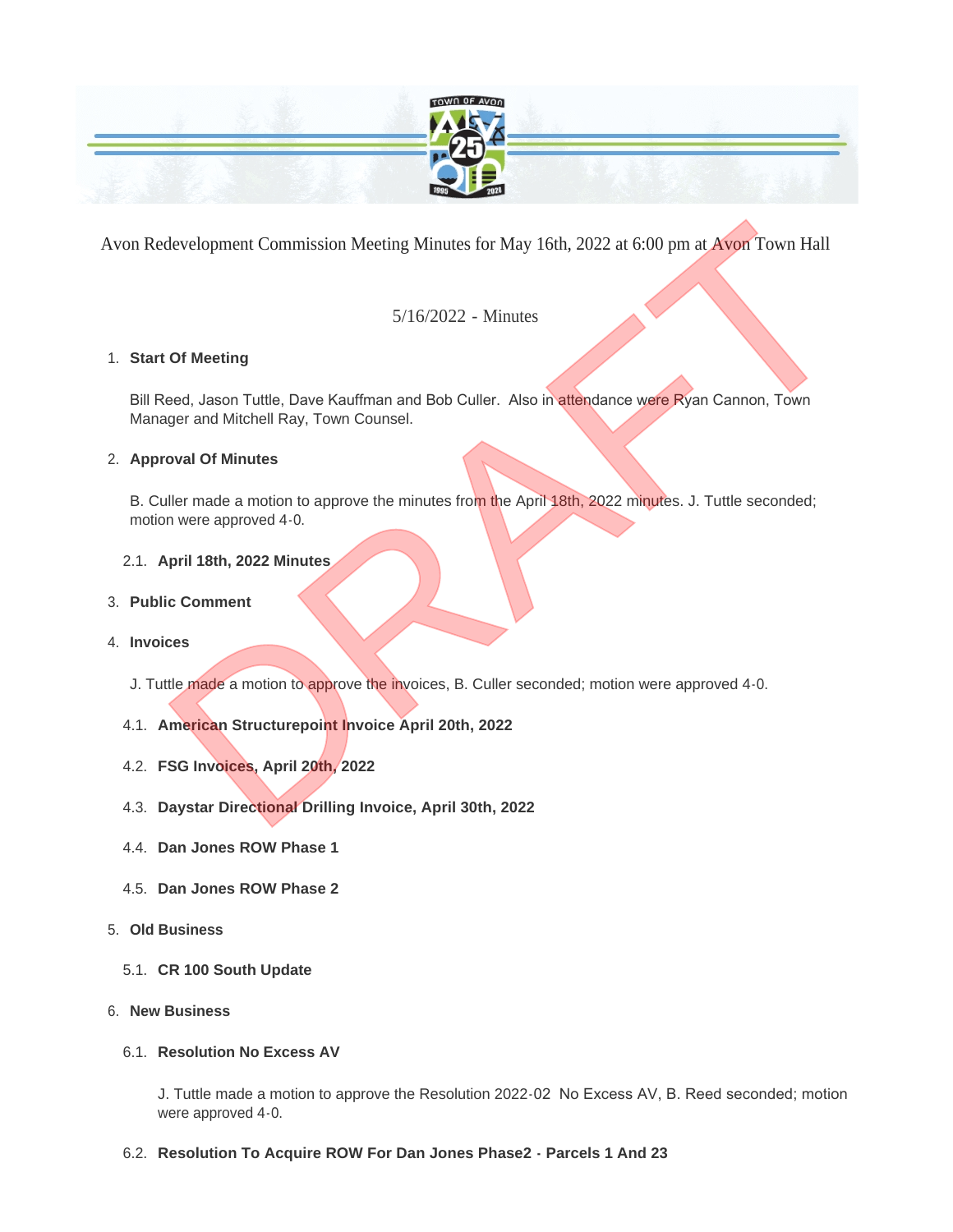J. Tuttle made a motion to approve the Resolution 2022-03 To Acquire ROW For Dan Jones Phase 2, Parcels 1 and 23, B. Reed seconded; motion were approved 4-0.

### **Quote To Replace Avon Police Station HVAC Equipment** 6.3.

B. Reed made a motion to approve the Quote to Replace Avon Police Station HVAC Equipment, D. Kauffman seconded; motion was approved 4-0.

#### **Quote To Replace Camera System At Avon Police Department** 6.4.

#### **Avon Library Passing Blister, Design Contract** 6.5.

B. Culler made a motion to approve the Avon Library Passing Blister, Design Contract, J. Tuttle seconded; motion was approved 4-0. Rude To Replace Camera System At Avon Police Department<br>
Von Library Passing Blister, Design Contract<br>
1. Culler made a motion to approve the Avon Library Passing Blister, Design Contract, J. Tuttle<br>
Econded; motion was ap

 $\mathcal{L}=\mathcal{L}=\mathcal{L}=\mathcal{L}=\mathcal{L}=\mathcal{L}=\mathcal{L}=\mathcal{L}=\mathcal{L}=\mathcal{L}=\mathcal{L}=\mathcal{L}=\mathcal{L}=\mathcal{L}=\mathcal{L}=\mathcal{L}=\mathcal{L}=\mathcal{L}=\mathcal{L}=\mathcal{L}=\mathcal{L}=\mathcal{L}=\mathcal{L}=\mathcal{L}=\mathcal{L}=\mathcal{L}=\mathcal{L}=\mathcal{L}=\mathcal{L}=\mathcal{L}=\mathcal{L}=\mathcal{L}=\mathcal{L}=\mathcal{L}=\mathcal{L}=\mathcal{L}=\mathcal{$ 

 $\mathcal{L}=\mathcal{L}=\mathcal{L}=\mathcal{L}=\mathcal{L}=\mathcal{L}=\mathcal{L}=\mathcal{L}=\mathcal{L}=\mathcal{L}=\mathcal{L}=\mathcal{L}=\mathcal{L}=\mathcal{L}=\mathcal{L}=\mathcal{L}=\mathcal{L}=\mathcal{L}=\mathcal{L}=\mathcal{L}=\mathcal{L}=\mathcal{L}=\mathcal{L}=\mathcal{L}=\mathcal{L}=\mathcal{L}=\mathcal{L}=\mathcal{L}=\mathcal{L}=\mathcal{L}=\mathcal{L}=\mathcal{L}=\mathcal{L}=\mathcal{L}=\mathcal{L}=\mathcal{L}=\mathcal{$ 

- **Other Business** 7.
- **Signatures** 8.
- **Adjournment** 9.

\_\_\_\_\_\_\_\_\_\_\_\_\_\_\_\_\_\_\_\_\_\_\_\_\_\_\_\_\_\_\_\_\_\_\_\_

Bill Reed, President

Jason Tuttle Vice President

 $\mathcal{L}_\mathcal{L}$  , where  $\mathcal{L}_\mathcal{L}$  is the set of the set of the set of the set of the set of the set of the set of the set of the set of the set of the set of the set of the set of the set of the set of the set of the

Bill Culler, Member

Dave Kauffman, Member

 $\overline{\phantom{a}}$ 

\_\_\_\_\_\_\_\_\_\_\_\_\_\_\_\_\_\_\_\_\_\_\_\_\_\_\_\_\_\_\_\_\_\_\_\_

Mason Pike, Member